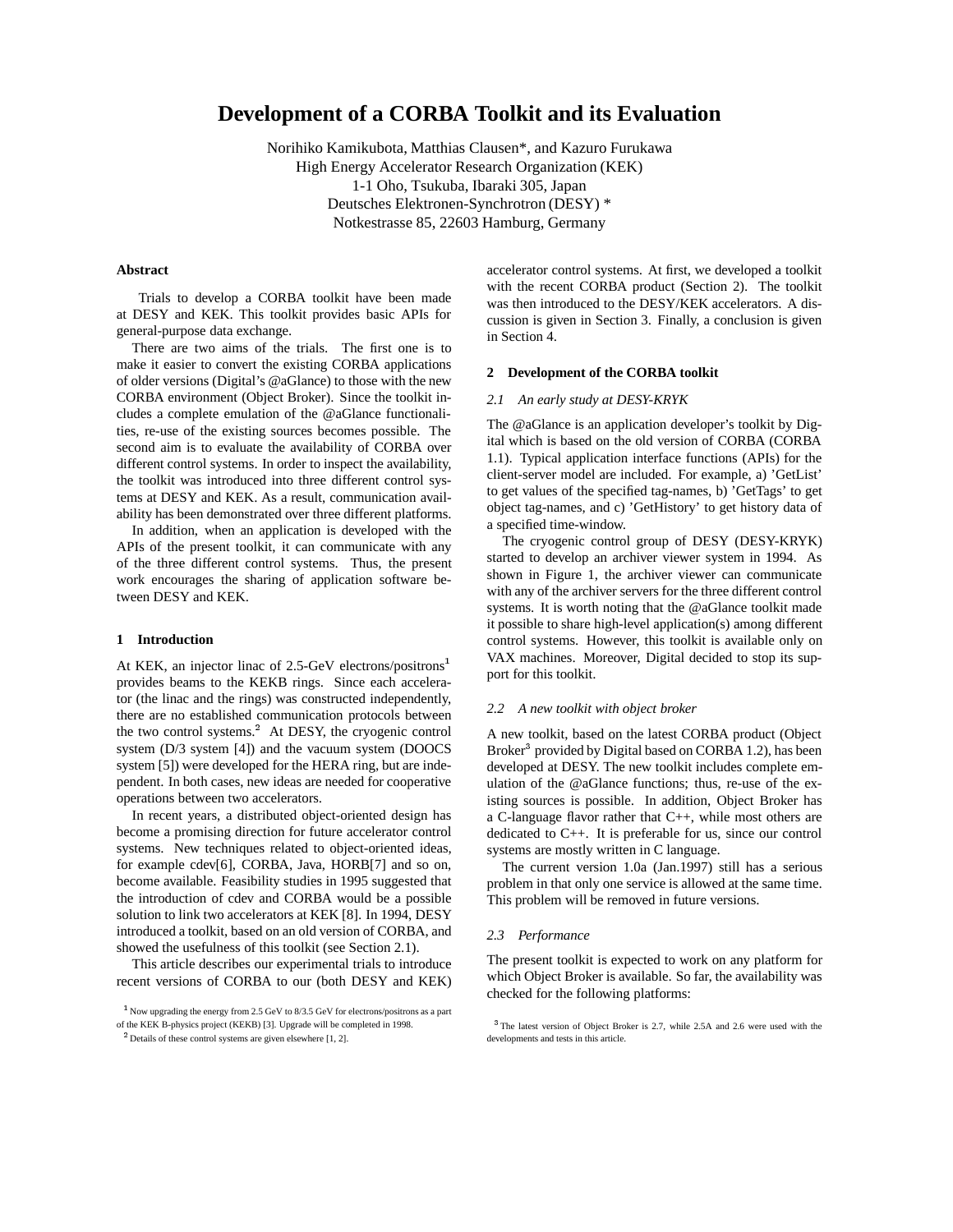

Figure. 1. Relationship between a client (archiver viewer) and servers of archive data for three different control systems.

(a) Open-VMS V6.2 and DEC-C with a MultiNet/TCPIP environment on a DEC Alpha250 4/266;

(b) Sun OS 4.1.3 with an acc compiler on a Sparc Station 10; (c) Digital Unix v3.2D on a DEC Alpha Server 2100A.

Throughput measurements with functions of the toolkit were carried out on the above three machines. The results are summarized in Table I. The case [1] in Table I has both the client and server processes running on the same machine (the machine (a)), while in case [2] the two processes reside on different machines (the machines (a) and (b)).

It takes 2-12 ms (50-680 ms) to transfer 1 (1000) double value(s) with our environment. The measured data-transfer rate of the toolkit is lower than that of the original Object Broker by the factor 10–40. When the server and the client run in the same machine (case [1]), the limit comes from the CPU power, while the network capacity (10 Mbps in the current test) seems to be the problem when the client runs on a different machine (case [2]).

## **3 Discussion**

## *3.1 Comparison of CORBA with socket functions*

#### *(a) data transfer*

A simple test on a workstation (the machine (c) in Section 2.3) shows that the round-trip time needed to exchange 1kB data between two processes is 9.6 ms. The same test with socket functions results in 0.17 ms. In turn, the available maximum size is 1.2-1.4kB with socket functions, while the limit is not specified with CORBA.<sup>4</sup>

*(b) programming convenience*

For cases where many clients are communicating with one

Table I Throughput of the CORBA toolkit for typical cases.

| Function       | Arguments                 | case              | case              |
|----------------|---------------------------|-------------------|-------------------|
|                | (datasize)                | $\lceil 1 \rceil$ | $\lceil 2 \rceil$ |
| 1a)            | 1 tag                     | $40 \text{ ms}$   | $180 \text{ ms}$  |
| GetList()      | $(1$ double)              |                   |                   |
| 1 <sub>b</sub> | $1000$ tags               | $60 \text{ ms}$   | $250 \text{ ms}$  |
| GetList()      | $(1000$ double)           |                   |                   |
| 2a)            | Idouble x 1tag            | $130 \text{ ms}$  | 580 ms            |
| GetHist()      | $(1$ double)              |                   |                   |
| 2 <sub>b</sub> | 1000double x 1tag         | $170 \text{ ms}$  | 680 ms            |
| GetHist()      | $(1000$ double)           |                   |                   |
| 2c)            | 1000 double x 4 tags      | $200 \text{ ms}$  | 800 ms            |
| GetHist()      | $(4000$ double)           |                   |                   |
| 3a)            | 5 tags                    | 9 ms              | $36$ ms           |
| GetTags()      | $(10)$ strings x 3-5byte) |                   |                   |

server, programmers need not care about multi-thread handling with CORBA. Another benefit of CORBA is the redundancy of services: many servers providing the same service can reside on distributed nodes. When the server stops, the client disconnects it and searches for another server automatically. In addition, the use of IDL (interface definition language) makes the handling of interface layers easier.

## *3.2 Progress at DESY-KRYK*

The new archiver viewer and the server for the TTF archive data were created by using the existing sources and the new toolkit (see the left half of Figure 2). The result is quite successful. The archiver viewer runs in the same way as before without the @aGlance toolkit.

Another important progress is that non-VMS machines can be introduced into the KRYK's control scheme. We are trying to install the same archiver viewer on a Sparc station (the machine (b) in Section 2.3).

## *3.3 Progress at KEK-Linac*

An archiver server of the KEK injector linac (KEK-Linac) was also prepared with the toolkit (see the right half of Figure 2). As a result, an archiver viewer running at DESY can connect with the archiver server of KEK-Linac, as shown in Figure 3.

The present experience suggests the possibility to share high-level applications between DESY and KEK. We are trying to install an archiver viewer at KEK.<sup>5</sup> The present research also shows that CORBA is one of the possible selections for the communication protocol between the injector linac and the KEKB rings.

<sup>&</sup>lt;sup>4</sup> Transfer of 16kB data was confirmed with Object Broker.

<sup>&</sup>lt;sup>5</sup> But not completed yet. The problem is the difference of graphic packages.